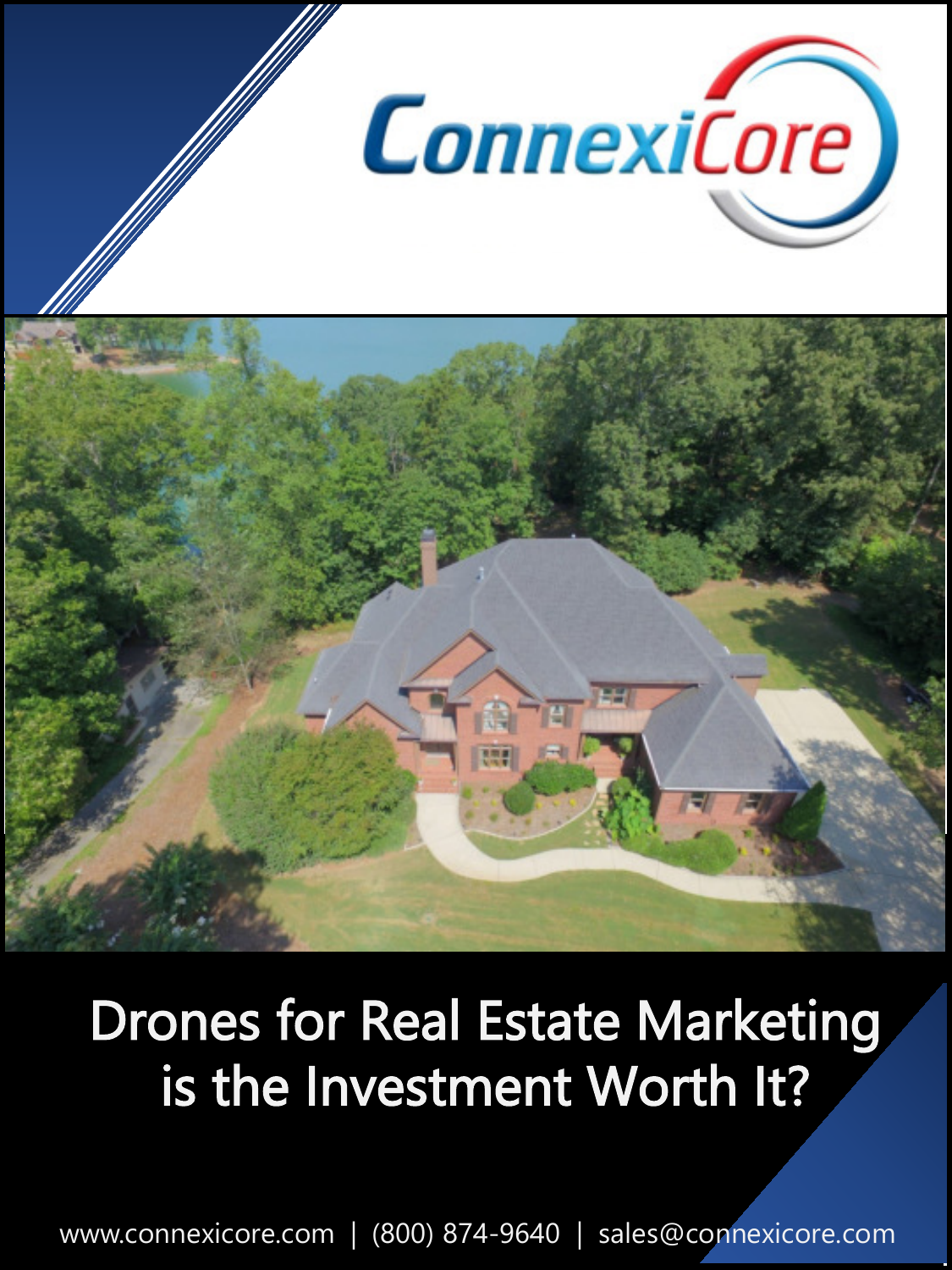# Drones for Real Estate Marketing: Is the Investment Worth It?

In the last several years, UAV Drone technology has exploded onto the commercial marketplace, with Real Estate being an early adopter. In the past if you wanted aerial imagery, you either had to hire a professional helicopter pilot which didn't make economic sense or resort to the common method of displaying property images which was and still is ground level photos and/or video. Today the Real Estate industry has access to aerial photos and video through drones, homebuyers and sellers are changing the way they expect to interact with Real Estate listings.

According to MLS statistics, homes presented with aerial images and video sold 68% faster than homes with standard imaging. Video tours that that incorporate drone footage are also a great way to make your property stand out and to attract new listings.

According to the National Association of REALTORS® (NAR), 73% of homeowners say that they are more likely to list with a real estate agent who uses video to market their home; however, only 9% of the agents create listing videos.

### **ARE DRONES THE ANSWER?**

9

Some of you might be thinking, "is it really worth it for me to pay someone to take aerial photos and video of my listing?" Let's look at some numbers. Keeping things simple—let's assume the price for average home you sell is \$350,000, the total commission is 6%, your broker gets 3%, and you end up with 1.5%. That's \$5,250 for you per transaction. Let's also assume you close 11 transactions per year (NAR average for 2017). That's an annual salary of \$57,750. Now let's say you begin to incorporate drone photos and video into your marketing plan for your listings. If we go off the statistics that homes sell 68% faster when using aerial imagery and that 73% of the homeowners prefer to list with an agent who uses video, we can conservatively say that you could attract 50% more listings and close 50% more deals--- pushing the 11 transactions to approximately 17, it would result in an annual income of \$89,250 in our scenario, an increase of \$31,500.



The average cost of hiring a drone service to shoot and edit varies by the size of the property and the geographic location you are in, but the average is about \$500. If you used a drone service for each of the 17 listings, it would cost you approximately \$8,500. That is a net increase of \$23,000 per year (\$31,500 minus \$8,500) from deciding to incorporate drones, a return on investment of 270%.







#### Commercial Drone Flight Services and Solutions